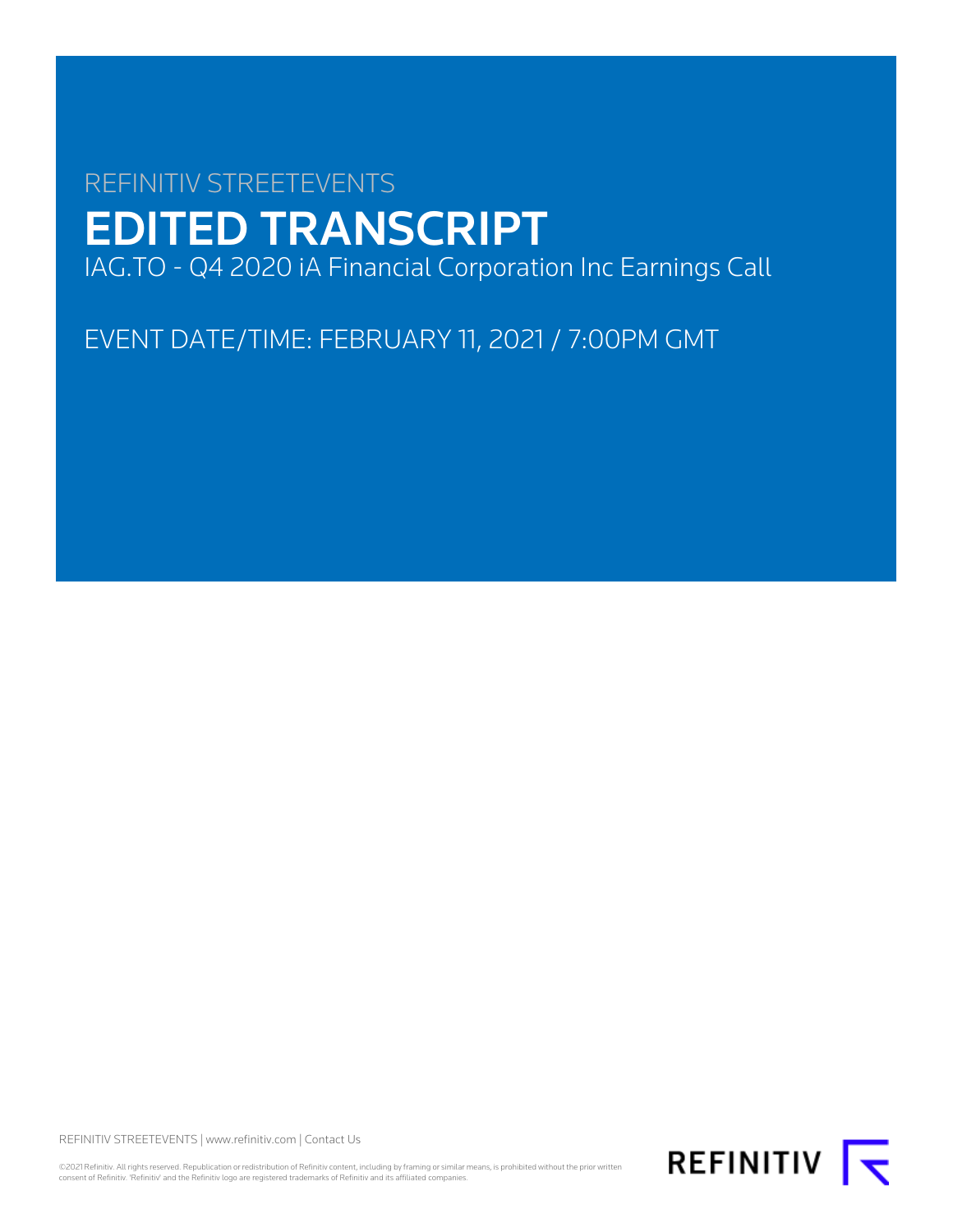# **CORPORATE PARTICIPANTS**

**[Denis Ricard](#page-2-0)** iA Financial Corporation Inc. - President and CEO **[François Blais](#page-8-0)** iA Financial Corporation Inc. - EVP of Dealer Services & Special Risks **[Jacques Potvin](#page-4-0)** iA Financial Corporation Inc. - EVP, CFO & Chief Actuary **[Marie-Annick Bonneau](#page-1-0)** iA Financial Corporation Inc. - Head of IR **[Michael Stickney](#page-3-0)** iA Financial Corporation Inc. - Executive VP & Chief Growth Officer **[Renée Laflamme](#page-12-0)** iA Financial Corporation Inc. - Executive VP of Individual Insurance, Savings & Retirement **[Sean O'Brien](#page-16-0)** iA Financial Corporation Inc. - EVP of Wealth Management

# **CONFERENCE CALL PARTICIPANTS**

**[Doug Young](#page-10-0)** Desjardins Securities Inc., Research Division - Diversified Financials and Insurance Analyst **[Gabriel Dechaine](#page-7-0)** National Bank Financial, Inc., Research Division - Analyst **[Mario Mendonca](#page-12-1)** TD Securities Equity Research - MD & Research Analyst **[Meny Grauman](#page-9-0)** Scotiabank Global Banking and Markets, Research Division - MD of Financial Services Equity Research & Analyst **[Paul Holden](#page-14-0)** CIBC Capital Markets, Research Division - Executive Director of Institutional Equity Research **[Scott Chan](#page-15-0)** Canaccord Genuity Corp., Research Division - Director of Research of Financials & Financial Services Analyst **[Tom MacKinnon](#page-5-0)** BMO Capital Markets Equity Research - MD & Analyst

## **PRESENTATION**

#### **Operator**

Greetings, and welcome to the Industrial Alliance Fourth Quarter Earnings Results Conference call. (Operator Instructions) As a reminder, this conference is being recorded on Thursday, February 11, 2021.

<span id="page-1-0"></span>I would now like to turn the conference over to Marie-Annick Bonneau, Head of Investor Relations. Please go ahead.

#### **Marie-Annick Bonneau** - iA Financial Corporation Inc. - Head of IR

Thank you. Good afternoon, and welcome to our Fourth Quarter Conference Call. All our Q4 documents, including press release, slides for this conference call, MD&A, and supplementary information package are posted in the Investor Relations section of our website at ia.ca. This conference call is open to the financial community, the media and the public. I remind you that the question period is reserved for financial analysts. A recording of this call will be available for 1 week starting this evening, the archived webcast will be available for 90 days, and a transcript will be available on our website in the next week.

I draw your attention to the forward-looking statements at the end of the slide package. A detailed discussion of the company's risk is provided in our 2020 MD&A available on SEDAR and on our website.

I will now turn the call over to Denis Ricard, President and CEO.

 $\supset$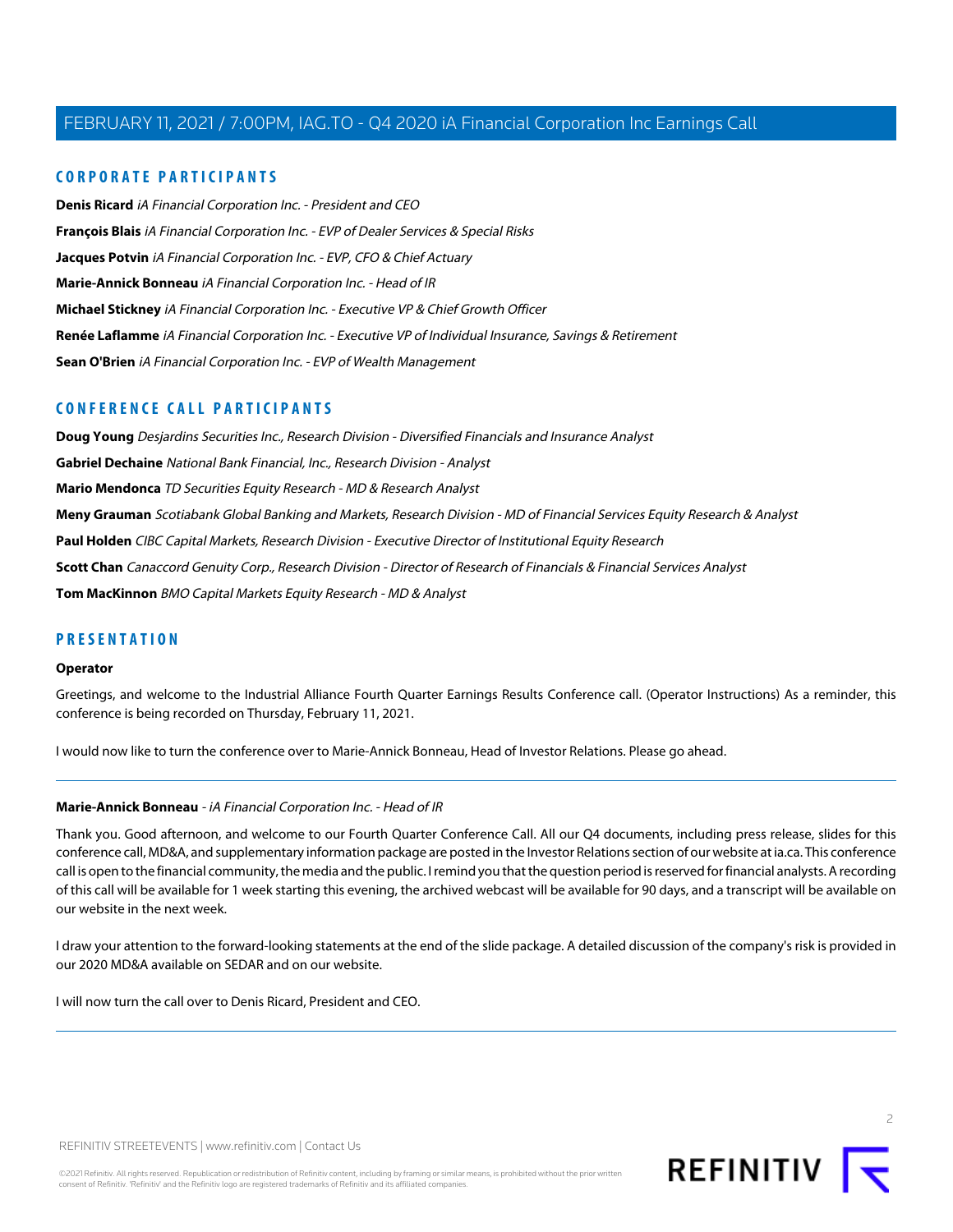# <span id="page-2-0"></span>**Denis Ricard** - iA Financial Corporation Inc. - President and CEO

Good afternoon, everyone, and thank you for joining us on the call today. I would first introduce everyone attending the call on behalf of iA. Jacques Potvin, Chief Actuary and CFO; Mike Stickney, Chief Growth Officer and responsible, among other things, for our U.S. operations; Alain Bergeron, Chief Investment Officer; Renée Laflamme, in charge of Individual Insurance and Annuities; Sean O'Brien, responsible of our mutual fund business and wealth management distribution affiliates; François Blais, in charge of our dealer services, special markets and iA Auto and Home; and Eric Jobin, responsible of our group businesses.

For the third consecutive quarter since the beginning of the pandemic, our Q4 results released this morning are solid, thus demonstrating our resiliency, our agility and the great commitment of our employees and distributors.

I will start with a few comments about sales growth. Indeed, sales were remarkable during the fourth quarter as well as during the year in general. Almost all business units had very strong sales results, leading to a 28% year-over-year increase in premium and deposits. Individual insurance sales were up 40%, 4-0, year-over-year, clearly demonstrating that with our strategy focused on the client and distributor experience the Canadian insurance market is not mature for us. Wealth management sales were also noteworthy with net fund inflows for seg funds and mutual funds, totaling nearly \$800 million in Q4 alone.

As a result of these much stronger-than-expected sales, we had to pay higher-than-expected commission and sales bonuses during the fourth quarter. Taking into account these high sales and related expense of commissions and bonuses, profitability was good, which reported in core EPS of \$1.60. Jacques will comment more on the earning drivers in a few moments.

We also took a provision for the benefit of our employees during the fourth quarter. Indeed, as the pandemic and the ensuing lockdown efforts continue, we have decided to offer our employees additional temporary support measures.

Another highlight of our Q4 results is our capital position. Our solvency ratio increased by 5 percentage points during the quarter and is very strong at 130%. In addition, our distinctive market protection is now the equivalent of an additional 10 percentage points, as mentioned on Slide 5.

Moreover, as part of our annual review of our actuarial assumptions, we have proactively strengthened reserves in addition to establishing additional specific protection to counter some of the potential impact of the pandemic.

With these solid foundations, we enter 2021 with confidence in our strategy and continued capacity to create value for our shareholders. Indeed, looking back at 2020, we've been able to appreciate the robustness of our business model and our continued earning power. Sales momentum has accelerated and is now very strong. 2020 core earnings were in line with our initial expectations. Finally, we entered the end of the year with a solid capital position and several layers of protection in our reserves. We are therefore very well positioned to pursue our growth in 2021.

For these reasons, based on what we know today of the pandemic and of the effectiveness of government measures, we have decided to reinstate guidance. In the past, we have always given precise guidance to the market and have often met or even beaten it.

So we are pleased to be providing you with our outlook for 2021. Along with this new guidance, we updated our core earnings definition to better reflect our recurring performance, in line with the evolution of our business and changes in the macroeconomic environment. Indeed, certain items have become more important in recent years and should now be adjusted so that our core earnings are truly representative of our earning power and better aligned with other financial institutions' definitions.

More particularly, as a result of our numerous acquisition in recent years, including IAS in 2020, the amortization of acquisition-related intangibles is a growing charge that is non representative of our recurring performance. Also, in the current low interest environment, the gap between the rate prescribed by accounting standards for defined benefit pension plan and the expected return on our pension plan assets has widened. An adjustment for this item will better reflect our underlying performance. Jacques will further explain the revised core definition and present our guidance for 2021.

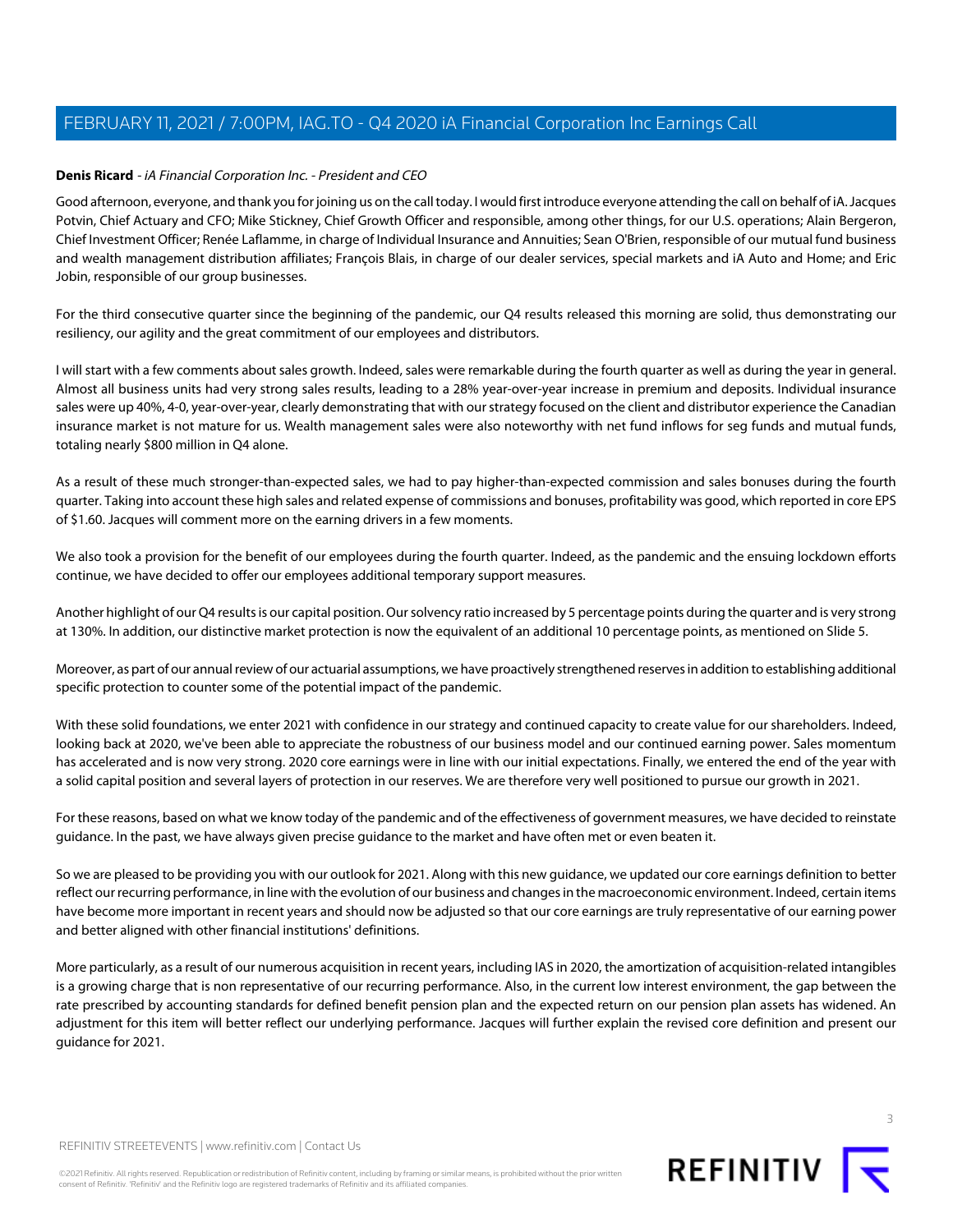On Slide 6. We will also have the opportunity to discuss it during our investor event to be held on March 10 starting at 9:00 a.m. We look forward to welcoming you virtually to this event.

I will now let Mike comment on business growth. Following Mike's remarks, Jacques will provide more information on our Q4 earnings and financial strength. On that note, I'll pass it over to Mike.

## <span id="page-3-0"></span>**Michael Stickney** - iA Financial Corporation Inc. - Executive VP & Chief Growth Officer

Thank you, Denis, and good afternoon, everyone. Business growth during Q4 was robust in almost all business units, and we concluded with a very strong year for sales. Throughout 2020, by leveraging our strengths, that is, the diversification and power of distribution networks, our high-performance digital tools and our competitive and comprehensive product offering, we have achieved very strong sales results quarter-after\_quarter despite the pandemic. Please refer to Slide 8 as I comment on Q4 sales results by line of business.

In Individual Insurance, sales totaled nearly \$72 million for the fourth quarter, which constitutes an impressive 40% year-over-year increase. Several factors supported this growth, including the success of our new PAR product and YRT universal Life policy.

Now looking at Group Insurance. With the addition of a large number of new groups, the Employee Plans division also recorded sales significantly higher than the same period last year. In the Dealer Services division, despite shutdowns in some provinces, sales totaled more than \$248 million, up 3% from 2019. Sales in the Special Markets divisions were lower than last year mainly due to the decline in travel insurance.

In our U.S. operations, sales momentum remained good in Individual Insurance, with a 6% increase year-over-year. In the Dealer Services division of our U.S. operations, sales totaled USD 246 million. This is due to both organic growth and the addition of IAS sales. Speaking of IAS, the integration is progressing well, and we are confident that the benefits of synergies between IAS, DAC and iA's corporate services will materialize in 2021.

Now turning to Slide 9 for Individual Wealth Management. Guaranteed product sales continued to be excellent, totaling more than \$247 million. Again, segregated fund sales were very strong, with gross sales of \$883 million, up 39% year-over-year. We are still second in the Canadian industry for gross seg fund sales. In addition, we remain #1 for net sales with more than \$547 million for the quarter, more than double year-over-year.

Moving to mutual funds. Gross sales were up 34% year-over-year to \$760 million. Net sales recorded inflows of more than \$245 million, the strongest result since Q1 2013. This performance was supported by the contribution of our affiliate networks. As a result, the net inflow from seg funds and mutual funds combined was superior to \$2 billion for the year.

Now turning to Group Savings and Retirement sector, where sales were significantly higher than a year earlier due to the signing of new groups with substantial assets.

Finally, direct written premiums in our P&C affiliate, iA Auto and Home, continued their steady growth and increased 13% year-over-year.

Overall, these sales results pushed premiums and deposits up to nearly \$4 billion for the fourth quarter, an increase of 28% year-over-year. As for assets under management and administration, they were favorably driven by net cash inflows and growth of financial markets to increase over the last 12 months by 4%.

To conclude my remarks, I would like to draw your attention to Slide 10, where you can see the full extent of our current sales momentum. Prior to the pandemic, sales results ranged from good to very strong. With the exception of a few sectors more directly affected by shutdowns and despite social distancing and lockdown measures, business growth continued to be strong and even accelerated in almost all our business units. We therefore start 2021 confident that, by continuing to execute our growth strategy and focusing on our strength, sales momentum will continue.

I will now turn it over to Jacques to comment on Q4 earnings and capital strength.



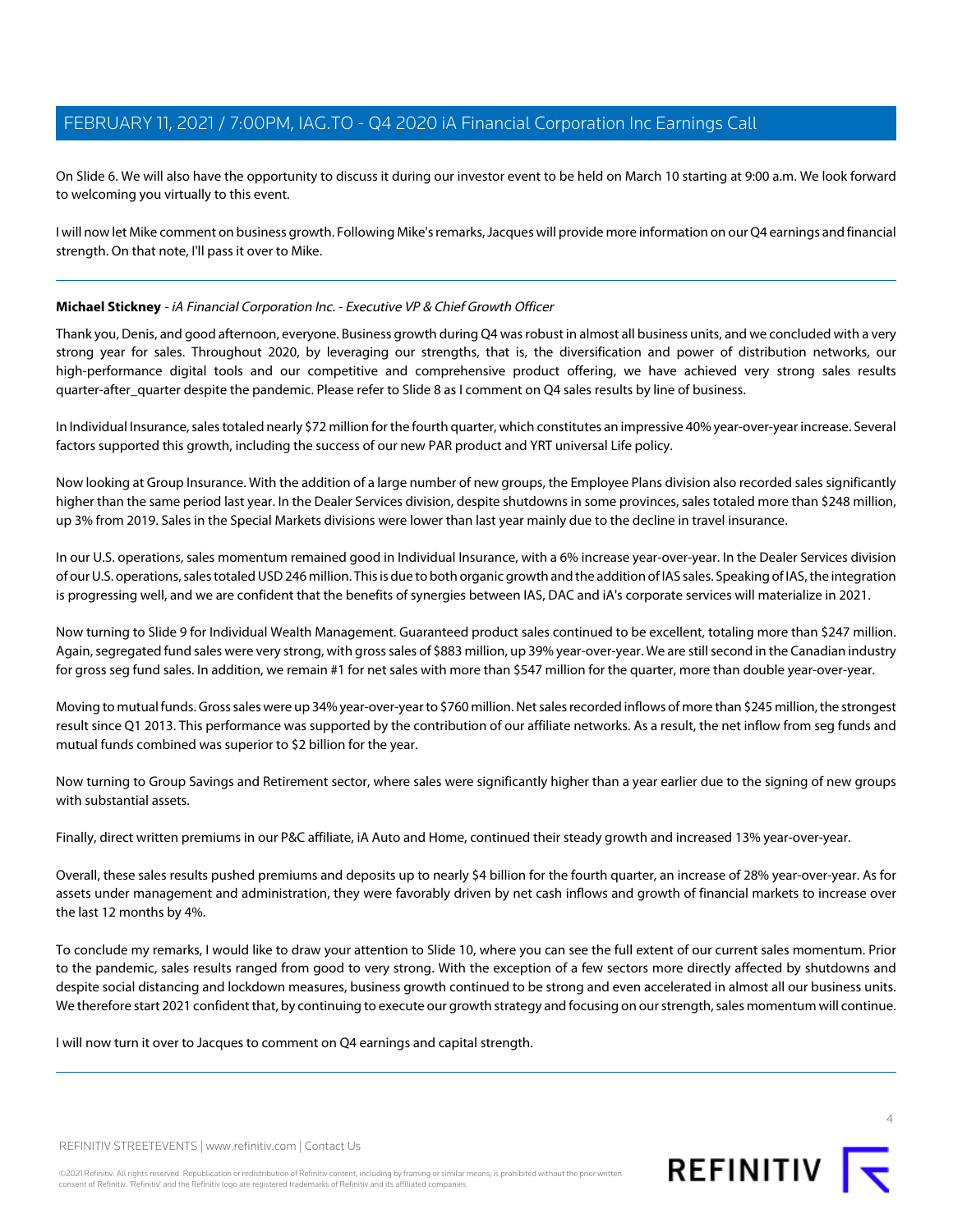# <span id="page-4-0"></span>**Jacques Potvin** - iA Financial Corporation Inc. - EVP, CFO & Chief Actuary

Thank you, Mike, and good afternoon, everyone. Our good profitability in the fourth quarter ends the year well and demonstrates once again our financial strength and the resilience of our business model.

Starting on Slide 12. Both reported and core EPS were \$1.60 in Q4, which is a solid result, in line with our growth objective.

I would like to draw your attention to the most important items on Slide 13, where you will find the key information regarding profitability for the quarter.

First, as already mentioned, sales for the quarter and for the year were very strong. Therefore, more commission and sales bonuses than expected had to be paid during the quarter. This represents a loss of \$0.08 EPS, and it explains part of the negative result for policyholder experience and strain in Q4. Policyholder experience was also affected by adverse mortality experience, mostly U.S. mortality resulting from the pandemic. On the other hand, morbidity Individual Insurance and long-term disability experience in Group Insurance were both favorable. Also, again this quarter, results were excellent at iA Auto and Home, our P&C subsidiary, with an experienced gain of \$0.11 EPS. Market-related impacts were favorable this quarter, resulting in a \$0.09 EPS gain. As for income on capital, it was slightly above expectations despite a provision for default for the corporate bond in the aerospace sector. On the tax side, an adjustment for prior years result in a gain of \$0.08 EPS.

Two other specific items are noteworthy. First, as explained by Denis, a noncore provision equivalent to \$0.08 EPS was taken to cover nonrecurring measures to support employee well-being. The second specific items relate to software write-downs, resulting in a loss of \$0.04.

Slide 14 presents the contribution of IAS with integration costs and amortization of acquisition-related intangibles. When adjusted for these 2 items, the IAS contribution was \$0.05 in Q4, resulting in a \$0.17 accretion in 2020. Q4 slightly lower results for IAS can be explained by our decision to accelerate the integration. They also take into account a delay in realizing synergies as well as a temporary difference related to certain expenses incurred in the third quarter.

Turning to Slide 15, where you can see that the overall result of our year-end actuarial review and additional risk management initiative was a gain of \$0.04 EPS. As expected, our regular annual review of assumptions resulted in a near-neutral impact. Indeed, favorable investment strategies and accrued investment gains allowed us to offset proactive reserve strengthening for mortality and policyholder behavior as well as a reduction of 15 basis points of the URR.

In addition, as mentioned last quarter, we took advantage of the favorable reinsurance environment to put new reinsurance agreements in place. At the same time, we established additional protections in the reserves to cover some of the potential negative impacts of the pandemic. Slide 16 describes these additional protections which will absorb excess mortality and adverse policyholder behavior during the next years, and as a result, will protect future earnings.

Let's now look at our financial strength on slide 17. Our solvency ratio stands strong at 130%. The 5 percentage point increases during Q4 results from the year-end review and risk management initiatives we just discussed, as well as from organic capital generation. Also, note that our market-related sensitivities have been updated and that the sensitivity of our ratio remains low. For more information, I refer you to Slide [39] (corrected by company after the call) in the appendix of this slide deck. In addition, our distinctive market protection presented on Slide 18 is currently worth more than the equivalent of 10 additional percentage points of solvency ratio. As for potential capital for deployment, it is now at \$425 million.

I will conclude my remarks with our outlook for 2021. As Denis already explained, based on our good performance in 2020 and our strong financial position, we decided to reinstate guidance for 2021. The new targets are based on an updated core earnings definition. Please refer to Slide 19. We will continue to adjust for market-related impacts, assumption changes, management actions and other unusual gain and losses.

In fact, there are 3 changes to our definition that will make our core earnings more representative of our recurring operating performance. First, gain and loss in excess of \$0.04 EPS for policyholder experience, strain, taxes and investment income on capital will no longer be adjusted. Second,



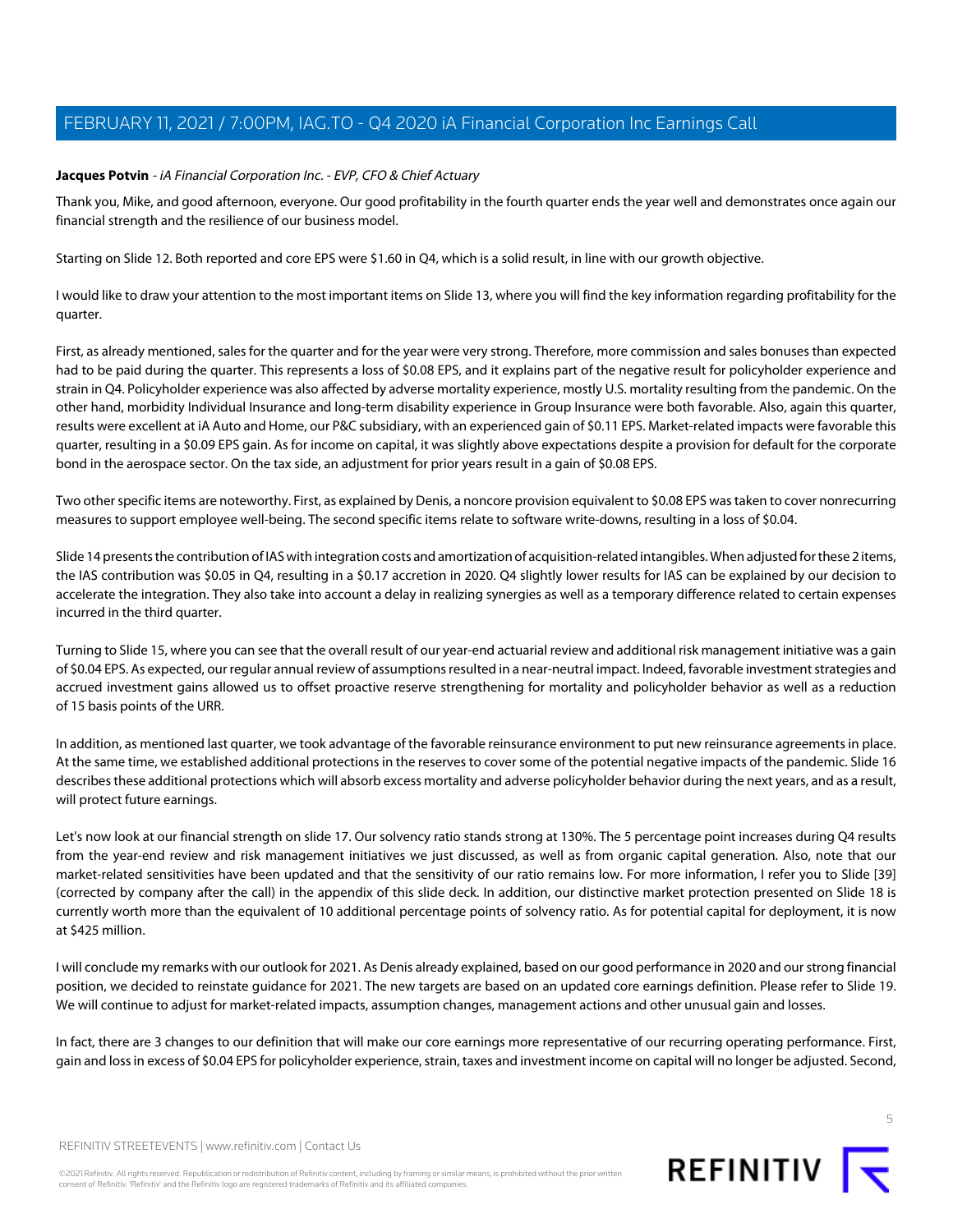the amortization of acquisition-related intangible assets will be adjusted. The expected adjustment for 2021 detailed by acquisition is presented on Slide 26 in the appendix. Finally, an adjustment related to iA's pension plan will also be made, as explained on Slide 20.

Under the current accounting regime, reported earnings are underestimated as a large portion is recognized only through other comprehensive income. The adjustment will consist of the difference between management expectation of the long-term return and the interest rate prescribed by the accounting standards to our pension plan assets. Based on this updated definition and on what we know today about the pandemic, government measures and their impacts, our guidance for 2021 is the following. Please refer to Slide 21.

We expect to generate core EPS between \$7.60 and \$8.20, the midpoint of which represents an increase of 11% over the 2020 result. Core ROE should be between 12.5% and 14%. Our target for strain is slightly improved, and we expect organic capital generation to remain strong, which explains that we increased the midpoint target to \$300 million. Slide 22 presents a comparison of core earnings using both the old and revised definitions.

Operator, we will now take questions.

# **QUESTIONS AND ANSWERS**

#### **Operator**

<span id="page-5-0"></span>(Operator Instructions) Our first question comes from Tom MacKinnon with BMO Capital Markets.

#### **Tom MacKinnon** - BMO Capital Markets Equity Research - MD & Analyst

Just with respect to your 2021 guidance. On Slide 14, you've laid out some good stuff with respect to the IAS acquisition. And I'm wondering if you might be able to share with us what would be the outlook for 2 items on that slide. Really, the expected profit on in-force, excluding integration costs, what you called core basis was \$15.4 million in the quarter. And what the integration costs after tax are in that 2021 guidance as well because they were \$5.7 million in the fourth quarter of 2020. So any color you can shed on that? And then I have a follow-up.

## **Jacques Potvin** - iA Financial Corporation Inc. - EVP, CFO & Chief Actuary

Tom, Jacques speaking. I have 1 number of the 2 handy. The integration expenses will be \$0.10, an impact of \$0.10 EPS that will be noncore. But for the rest, actually, we're showing on that slide that we expect \$0.39 \$0.40 -- between \$0.39, \$0.44. I don't have the specific number for each item there. So you will see, actually, in Q1, when we will provide the rolling 9 and the guidance, those information.

## **Tom MacKinnon** - BMO Capital Markets Equity Research - MD & Analyst

So we just have to kind of work backwards from the \$0.39 to \$0.44 to come up with really what would be the expected profit on the in-force. Is that what we should do there?

## **Jacques Potvin** - iA Financial Corporation Inc. - EVP, CFO & Chief Actuary

I think, yes, that's the best way to approximate it.

#### **Tom MacKinnon** - BMO Capital Markets Equity Research - MD & Analyst

I mean, if we had to say, what's the implied growth in 2021 over 2020 for the expected profit in-force, excluding integration costs for IAS?

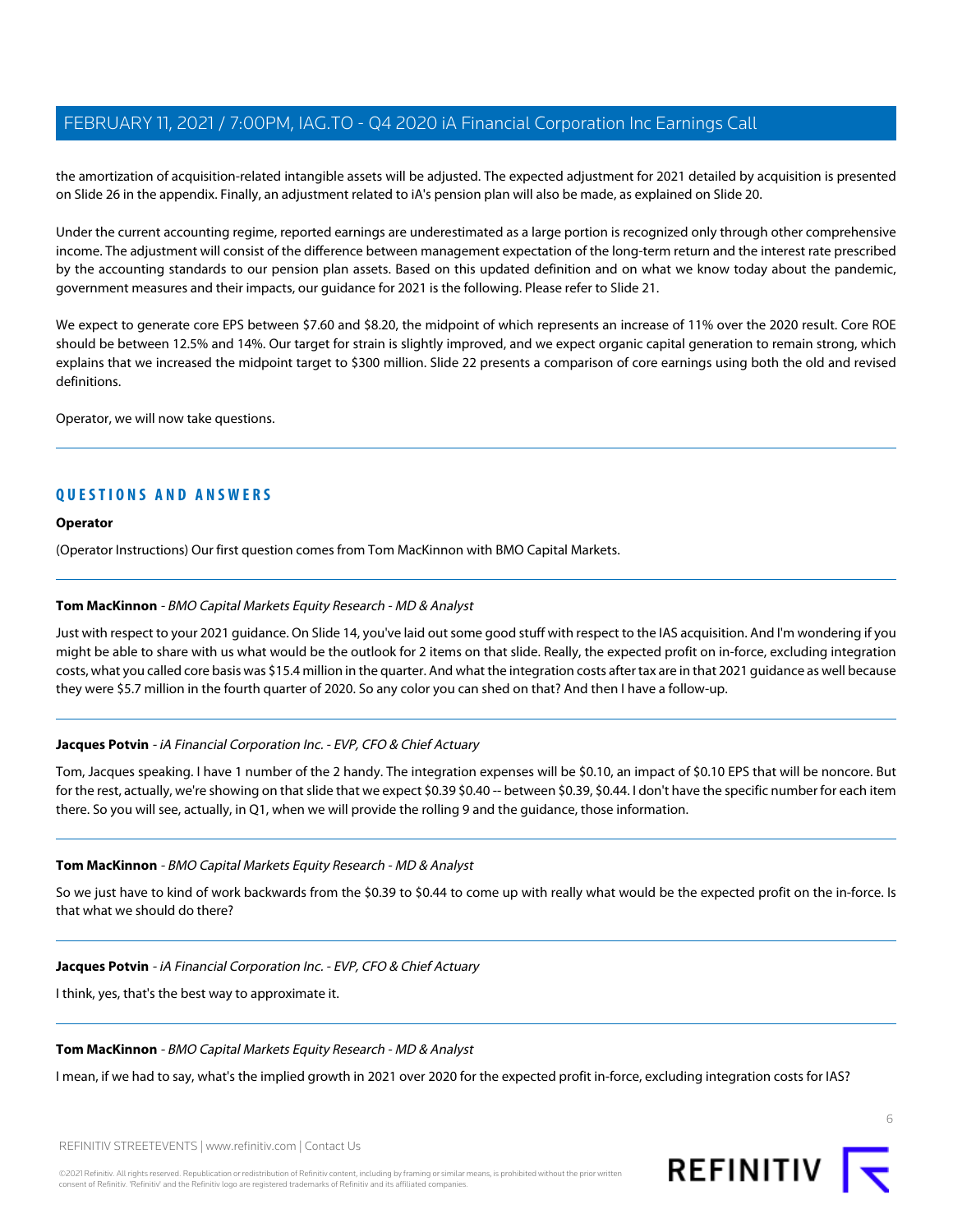# **Jacques Potvin** - iA Financial Corporation Inc. - EVP, CFO & Chief Actuary

One thing that complicated a little bit that, Tom, is the fact that we will have a full year of IAS. This year, we had 7 months and 1 week. So this complicate everything for the whole year. So that's why I prefer not to give too much number here because I don't have them with me. I don't want to tell things that won't be right. But that's certainly, a thing, you have to factor in.

## **Tom MacKinnon** - BMO Capital Markets Equity Research - MD & Analyst

Are you expecting...

## **Jacques Potvin** - iA Financial Corporation Inc. - EVP, CFO & Chief Actuary

There will also be seasonality between quarter as well.

## **Tom MacKinnon** - BMO Capital Markets Equity Research - MD & Analyst

Yes. Are you expecting -- I assume there's some seasonality, second and third quarter are better.

Are you expecting -- if we were to look at the fourth quarter of 2021 versus the fourth quarter of 2020, how much would you think the expected profit on in-force be increased, excluding integration costs, embedded in your guidance? Maybe I can just frame it that way.

## **Denis Ricard** - iA Financial Corporation Inc. - President and CEO

Well, it's Denis here. Sorry. I think, Tom, I mean, what we've got right now in terms of information is the Slide 14. I think you should work on those numbers to try to, as you said, go back and I mean, go the reverse way to get some of the other numbers. I mean, we don't -- we have not actually the numbers quarter by quarter. And I would suggest that you work backward here.

## **Tom MacKinnon** - BMO Capital Markets Equity Research - MD & Analyst

Okay.

## **Denis Ricard** - iA Financial Corporation Inc. - President and CEO

And maybe the other thing I would say is that when you look at the 11% increase of the guidance, the mid guidance from 1 year to the other, certainly, when we look at it per geography, the U. S. is significantly larger than in Canada.

## **Tom MacKinnon** - BMO Capital Markets Equity Research - MD & Analyst

Okay. And then the second question is, why do you exclude pension costs from your new definition of core? I mean, other companies have defined benefit plans, and they include the cost of those in their definition, of course. So why do you exclude them?

#### **Denis Ricard** - iA Financial Corporation Inc. - President and CEO

Yes. Well, okay, it's Denis here. Interestingly, there are not that many in financial institutions that still have a defined benefit pension plan. In fact, I mean, the big banks, and I would say most of the other, I mean the other LifeCos, they used to have some years ago. They basically are in a run-off

REFINITIV STREETEVENTS | [www.refinitiv.com](https://www.refinitiv.com/) | [Contact Us](https://www.refinitiv.com/en/contact-us)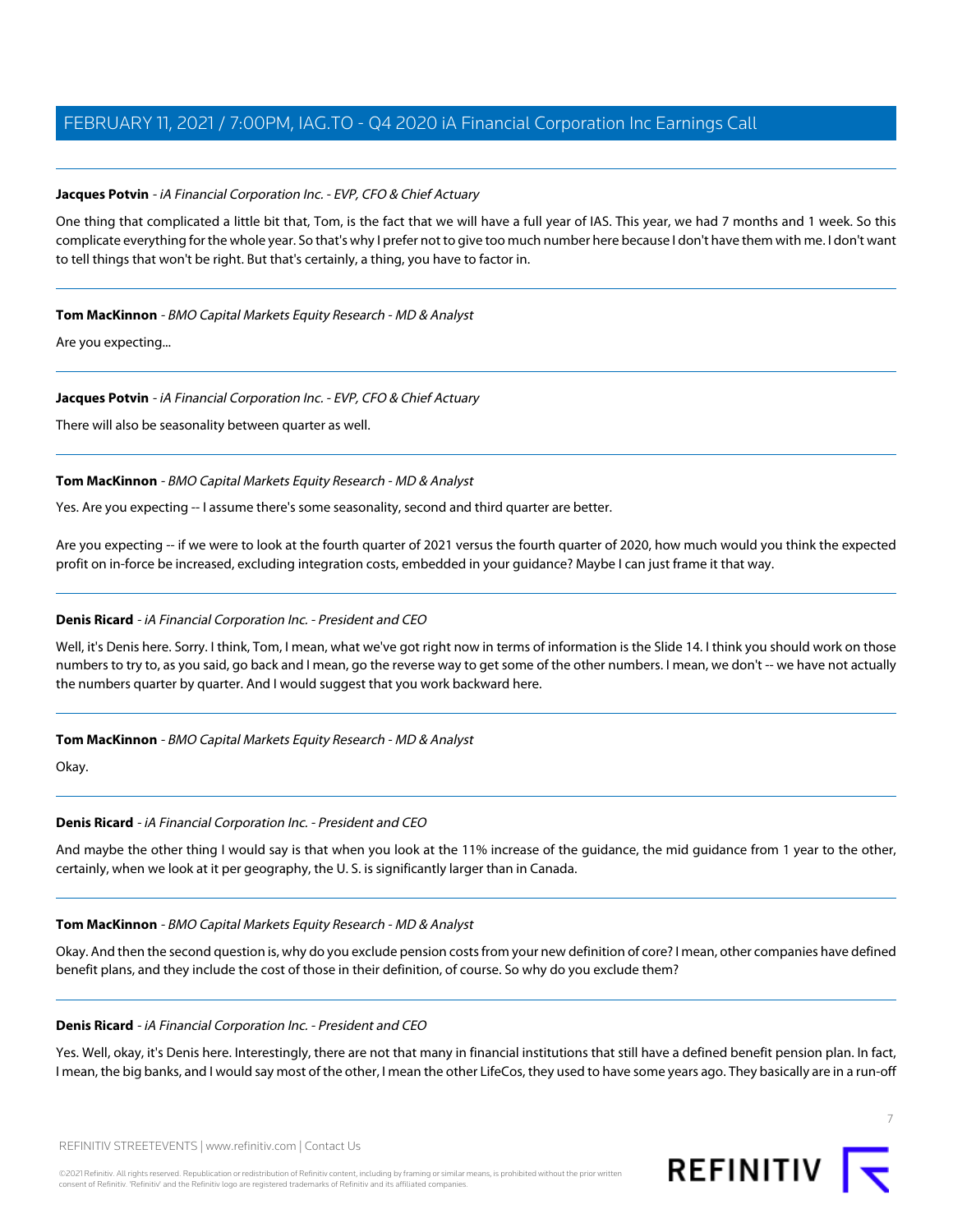mode right now. So they have the offer, DC plan. So it's not something material. My take on this, for those organizations. You've got Intact, that still has one. And if you look at their MD&A, Page 86, you'll find exactly the same adjustment here.

And by the way, I mean, if you look at historically, on Page 20 of the deck, it's pretty clear that a few years ago, I mean, if we had shown the previous years previous to 2019, the difference between the return on the pension plan, the expected return and the accounting return, was probably not that material. But as you can see, it has increased significantly over the last few years. And the 2.7% discount rate that is forced on us by the accounting standards, I mean, does absolutely not represents the expected return that we have in our portfolio of assets backing those type of liabilities.

And the difference between in this example in 2021, for example, 5.3% minus 2.7%, is not recognized at all in the earnings of the organization. So there is an extra cost embedded in our earnings that is only recognized through the OCI. So now it's getting material. So that's why we want to be comparable to what other organizations that do have pension plan. I mean, they do adjust and we just want to be comparable. And Intact is the best example.

#### **Operator**

<span id="page-7-0"></span>Our next question comes from Gabriel Dechaine with National Bank Financial.

#### **Gabriel Dechaine** - National Bank Financial, Inc., Research Division - Analyst

A few quick ones here. The dividend, I assume your payout ratio, you're basing that against the new definition of core earnings. And if so, in a theoretical world where you were allowed to increase your dividend, would you be doing so today? Or would your preference to do that?

## **Denis Ricard** - iA Financial Corporation Inc. - President and CEO

Okay. Well actually yes. Obviously, if the restriction is being lifted, we would be in a position to increase dividend.

**Gabriel Dechaine** - National Bank Financial, Inc., Research Division - Analyst

And you're basing your payout ratio target range against this new definition of core earnings?

## **Jacques Potvin** - iA Financial Corporation Inc. - EVP, CFO & Chief Actuary

It's about the profit, Gabriel, so it's between 25% and 35% of the profit we are making. It's not necessarily related to the core earnings. So for the moment, that's what we intend to do.

**Gabriel Dechaine** - National Bank Financial, Inc., Research Division - Analyst

So based on reported?

**Jacques Potvin** - iA Financial Corporation Inc. - EVP, CFO & Chief Actuary

Yes.

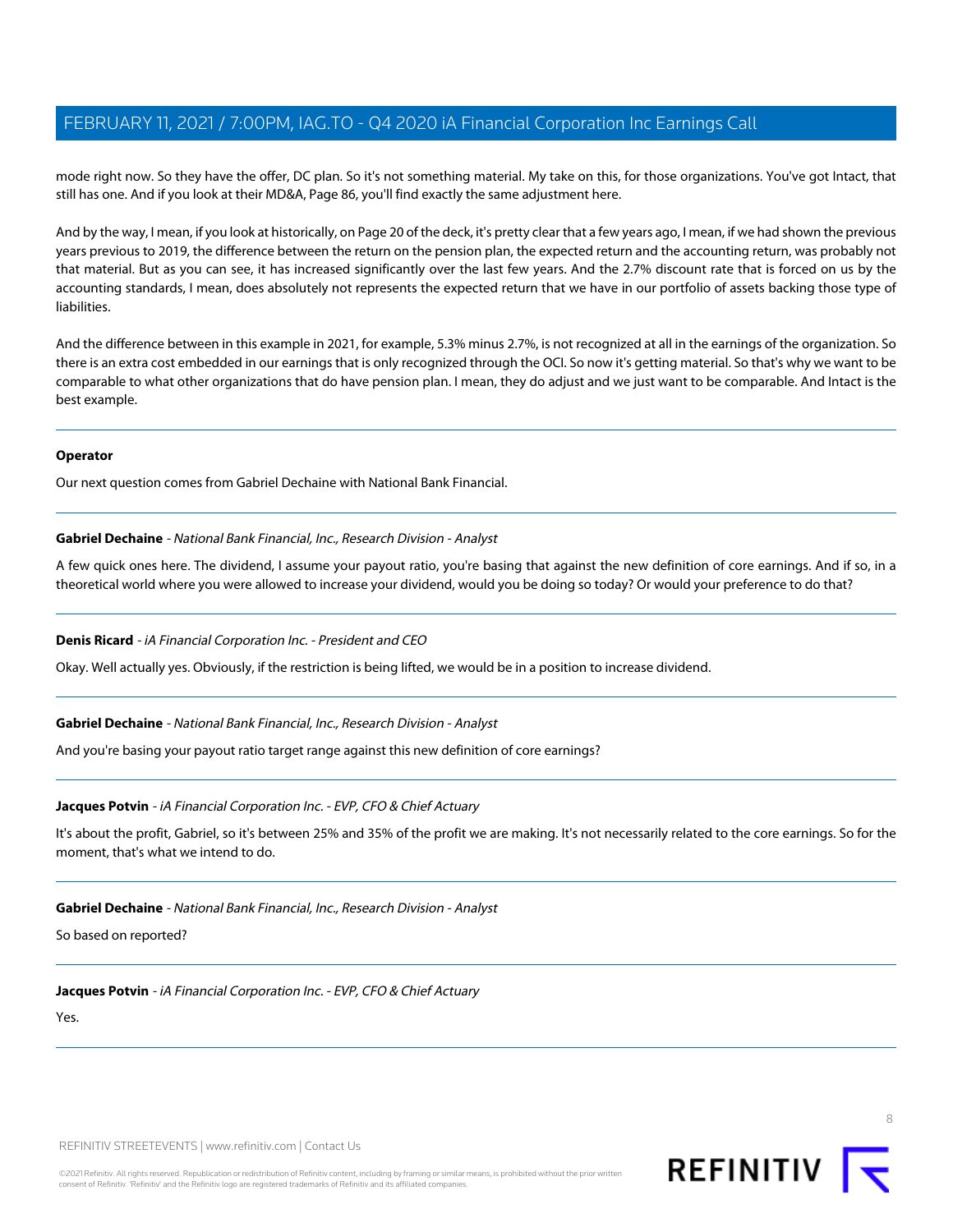## **Denis Ricard** - iA Financial Corporation Inc. - President and CEO

Yes. Right now, it's still on reported at this point, yes.

#### **Gabriel Dechaine** - National Bank Financial, Inc., Research Division - Analyst

Okay. All right. Great. P&C, I think the segment had a phenomenal year, \$80 million almost of pretax, quadrupling what you guided to. I'm thinking it's hard to replicate that performance, but maybe you see otherwise. Let me know.

#### **Denis Ricard** - iA Financial Corporation Inc. - President and CEO

<span id="page-8-0"></span>Yes. Well, you know what? I mean, results are also good. I think I will let François comment on his incredible results.

#### **François Blais** - iA Financial Corporation Inc. - EVP of Dealer Services & Special Risks

Yes, for sure. So indeed, the results were quite impressive in 2020, resulting for 2 things. For sure, COVID-impacted behaviors and downward kilometers driven in general. So that has been quite positive. We also took measures about underwriting, probably a few years before the market because these are the market conditions. So I guess is it has put us, in 2020, in the very good position. And we do expect that with the actual lockdowns that we still see, that the results should continue to be pretty good, but probably not to the extent of what happened in the past year.

#### **Gabriel Dechaine** - National Bank Financial, Inc., Research Division - Analyst

So would they be down or flat or what?

## **Denis Ricard** - iA Financial Corporation Inc. - President and CEO

Listen, Gabriel. The result that we had was quite exceptional in 2020. And so our guidance is based on a lower return on the iA Auto and Home.

#### **Gabriel Dechaine** - National Bank Financial, Inc., Research Division - Analyst

Perfect. And then my last question, for the \$33 million of protection against the mortality swings next year, how did you get that? How did you come up with that number? I'm just trying to -- the thought process intrigued me.

#### **Jacques Potvin** - iA Financial Corporation Inc. - EVP, CFO & Chief Actuary

Yes. Actually, Jacques speaking. We look at the loss we had during the year. We also -- when we shopped for reinsurance, we also asked reinsurer to quote and to isolate what they expect for the COVID impact as well. So it provide us also information to make up our mind. We also look at the current trend, okay, there's a couple of strain, the U.K. strain, the South African strain, the spike in cases.

So we did our best to try to come up with what we think will be the additional expected costs coming from the COVID. The good thing though is that provision as well as the one for lapses, those temporary provision, we will provide you full disclosure every quarter. So you will be able to monitor the usage at each quarter and what will remain into them. And we will see at next year-end, and we will reevaluate the situation in regards of the situation.

consent of Refinitiv. 'Refinitiv' and the Refinitiv logo are registered trademarks of Refinitiv and its affiliated companies.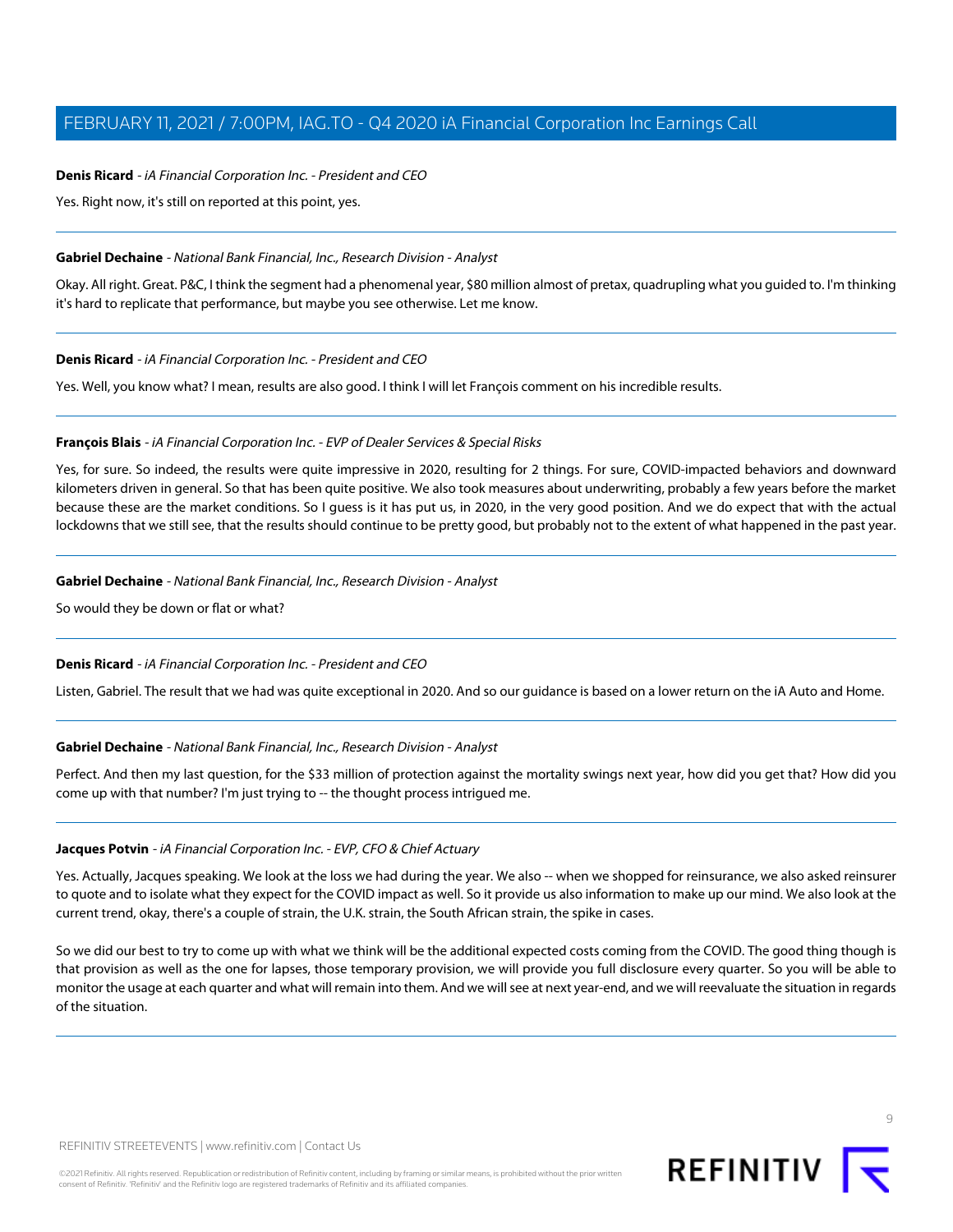## **Operator**

Our next question comes from Meny Grauman with Scotiabank.

<span id="page-9-0"></span>**Meny Grauman** - Scotiabank Global Banking and Markets, Research Division - MD of Financial Services Equity Research & Analyst

Just a few questions on the '21 guidance. One, just in terms of the outlook for capital generation. What's driving the increased outlook there in terms of the ability to generate capital up to \$325 million?

# **Jacques Potvin** - iA Financial Corporation Inc. - EVP, CFO & Chief Actuary

Meny, Jacques speaking. Actually, 2 things. The main thing, IAS, we've always mentioned, it's capital-light business compared to the average of our businesses. And also in Individual Insurance, we're selling more PAR product that is less capital-intensive as well. So those are the things, and we have additional profit, growing the profit. So that's why we're really confident to achieve a higher number.

**Meny Grauman** - Scotiabank Global Banking and Markets, Research Division - MD of Financial Services Equity Research & Analyst

Okay. And then on a similar plane. The new core range of \$7.60 to \$8.20, what kind of assumptions or what needs to happen to get to the higher end of that range? What's driving that? Or what would the difference be to get to that higher end?

# **Jacques Potvin** - iA Financial Corporation Inc. - EVP, CFO & Chief Actuary

I would say quite simply -- Jacques speaking again. Better experience than expected. We know for sure one thing, okay? We will miss the boat on some of them. Some will be better, some would be worse. Some, we will be right on them. But at the end of the day, it will be experience better than expected. That's what will drive the profit.

**Meny Grauman** - Scotiabank Global Banking and Markets, Research Division - MD of Financial Services Equity Research & Analyst

When you talk about experience, I mean, specifically, the impact of COVID? Or is that sort of a key factor for 2021 in your mind?

# **Jacques Potvin** - iA Financial Corporation Inc. - EVP, CFO & Chief Actuary

Probably. The negative impact with the additional protection we put in place, I'm very comfortable that we will be able to face them. But when we look at the total impact for the year 2020, there has been some other, I would say, positive impacts, some negative impact. As an example, I will use lapses in Individual Insurance, both in Canada and in the U. S., they've been positive overall for the portfolio. And I didn't recognize that in the guidance.

So there are chances that there will be a positive experience on some of them. It could be on economic, it could be on anything. But at the same time, behavior of clients, behavior of distributor may change as well, so it's tough to call. So we are giving you our best shot, and we will see what will happen.

# **Operator**

Our next question comes from Doug Young with Desjardins Capital Markets.

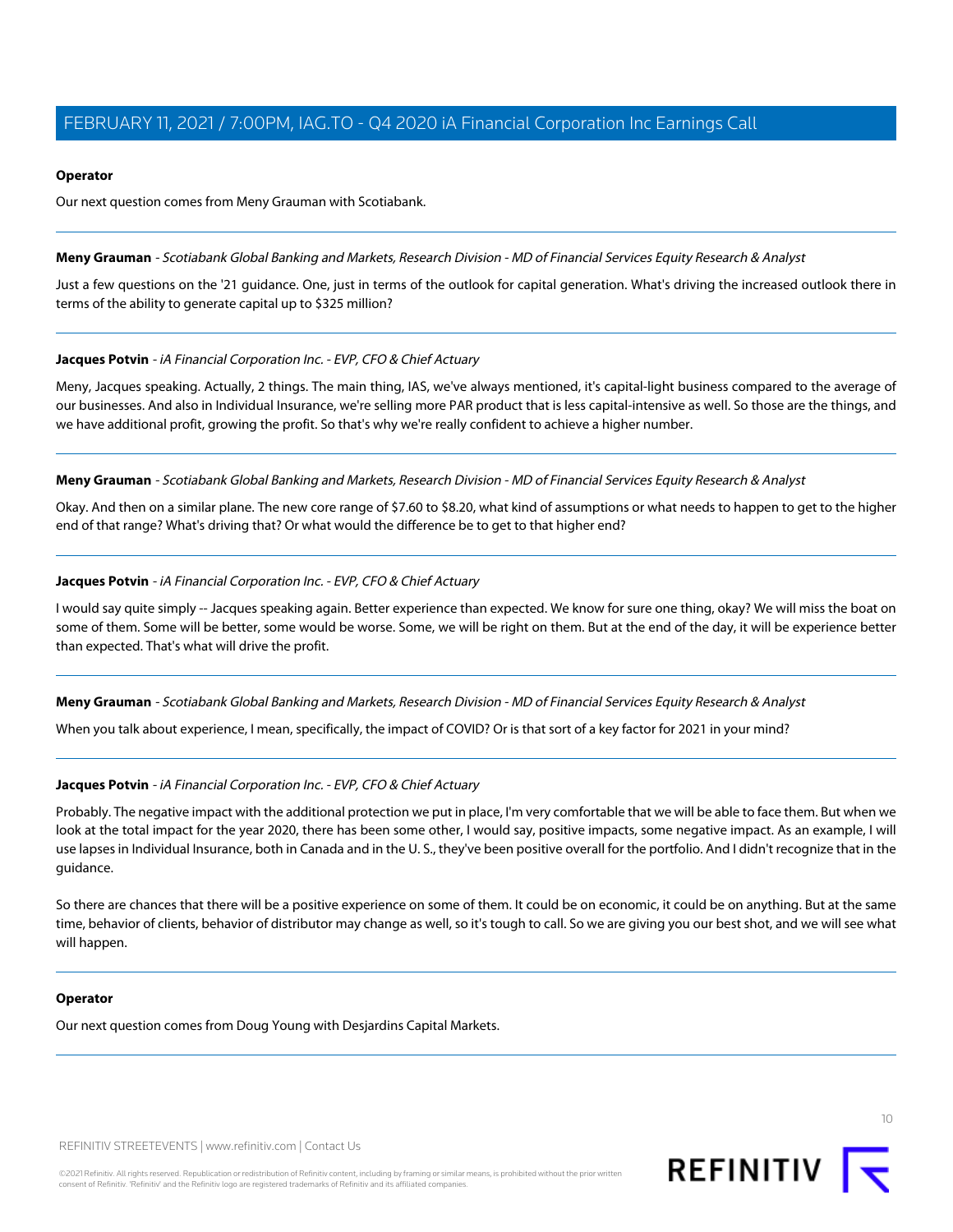## <span id="page-10-0"></span>**Doug Young** - Desjardins Securities Inc., Research Division - Diversified Financials and Insurance Analyst

Maybe, Jacques, I can start with just following up on the comment you just made. And on Page 15, what I wanted to kind of look at was the \$236 million that you boosted related to lapse. And we noticed -- I've noticed it across a lot of the different companies, that lapse experience has been negative and there's been some unusual activity, I guess, during the pandemic.

Can you talk a little bit about why you had to boost lapse experience? I know you've had and the entire group set had take lapse charges over the last 10 years. What is it now? And then can you kind of square that away with your comments that you just made that lapse experience has been positive?

## **Jacques Potvin** - iA Financial Corporation Inc. - EVP, CFO & Chief Actuary

Yes, that's a good question, good observation, Doug. Actually, we conduct our study, and we noticed 2 trends -- 2 tiny trends that we're stocking, but they will just grow over time. So the T20 renewable rate as well as the lapse reported product, ultimate lapse rate. So for the T20, we decided to put that to bed and say, "Okay, let's take the bullet right away and change the assumption."

And about the lapse reported overall for the entire portfolio, what we saw in 2020 is really lower lapse almost everywhere. It's good, okay, for the portfolio. It is good because we have had positive experience almost every quarter last year. But for lapse reported, ultimate rate it's not good. So we decided to recognize all that and adjust the assumption. That's really the mindset behind those strengthening of reserve.

**Doug Young** - Desjardins Securities Inc., Research Division - Diversified Financials and Insurance Analyst

And so you've dealt with both issues, essentially. Is that correct?

## **Jacques Potvin** - iA Financial Corporation Inc. - EVP, CFO & Chief Actuary

Exactly.

**Doug Young** - Desjardins Securities Inc., Research Division - Diversified Financials and Insurance Analyst

And so, we should see, like to your other comment, like going forward, and this isn't recognized in your guidance, is that we should see, as a result of these adjustments for both these products, nil lapse experience or potentially favorable if you've actually padded it extra.

## **Jacques Potvin** - iA Financial Corporation Inc. - EVP, CFO & Chief Actuary

Yes. Actually, that's what I tried to convey as a message, is that if behavior of clients and distributor is the same during the pandemic continue as it were in 2020, we should expect lapse experience gain. That's really where I'm sitting right now. But on those one, I didn't want to recognize that because I'm not certain if those trend will last. So we will see.

**Doug Young** - Desjardins Securities Inc., Research Division - Diversified Financials and Insurance Analyst

Okay. So you took the pain, but you didn't take the benefit of it.

**Jacques Potvin** - iA Financial Corporation Inc. - EVP, CFO & Chief Actuary

Exactly. I'm conservative.

REFINITIV STREETEVENTS | [www.refinitiv.com](https://www.refinitiv.com/) | [Contact Us](https://www.refinitiv.com/en/contact-us)

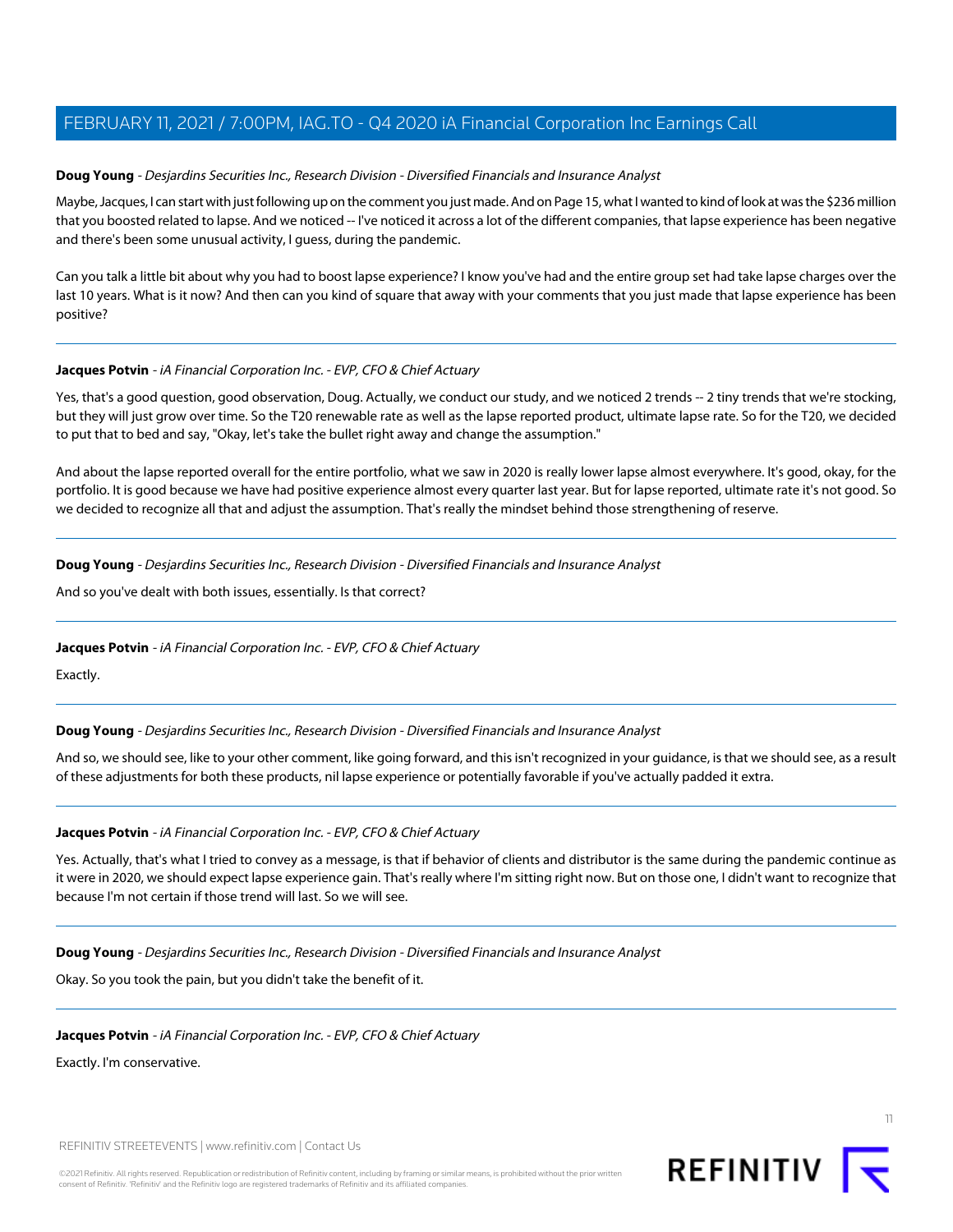#### **Doug Young** - Desjardins Securities Inc., Research Division - Diversified Financials and Insurance Analyst

Okay. So that makes a little more sense to me.

Then the second is the reinsurance transaction. Can you talk a bit about what you're giving up on this transaction in terms of earnings going forward? And was there any regulatory capital impact?

#### **Jacques Potvin** - iA Financial Corporation Inc. - EVP, CFO & Chief Actuary

Okay. I will answer the last part first. Regulatory capital, it's 4% impact. So close to \$300 million. For the earnings, for sure, I mentioned in Q4, when you do such a deal, you front-end margins, you front-end expected profit, you release capital because you no longer bear the risk. So by itself, if we look on there, the transaction, that's exactly what happened.

However, I tend to look at that with the overall picture of everything, all basis change, management action that's been done by the investment team during 2020, the additional provision we put in place for COVID. And overall, I'm very pleased, there's not that much change in regard of where the margin will flow in the near future or in later years. So that's really the way we look, I look at it overall.

**Doug Young** - Desjardins Securities Inc., Research Division - Diversified Financials and Insurance Analyst

So there was an earnings that you gave up, but because of all the other adjustments, that kind of offsets that.

#### **Jacques Potvin** - iA Financial Corporation Inc. - EVP, CFO & Chief Actuary

Yes. So the reinsurance, like I said, by itself, okay, it's a very positive, ROE-accretive transaction, because we release 4% of capital, we front-end profit. We won't have that profit that will flow through in future years, but we had a profit. And you saw that on the slide, that \$93 million. So by itself, it's ROE-accretive.

But I want to make sure that the conclusion that is drawn from the people is not to look on there, the transaction, but look at the overall picture of what's been done. Actually, the expected profit, the growth of the EPIF for life insurance won't be jeopardized by all those stuff. It will be good growth for next year.

#### **Doug Young** - Desjardins Securities Inc., Research Division - Diversified Financials and Insurance Analyst

Okay. So you're not disclosing what the earnings you're giving up?

#### **Jacques Potvin** - iA Financial Corporation Inc. - EVP, CFO & Chief Actuary

No. It's competitive information.

#### **Doug Young** - Desjardins Securities Inc., Research Division - Diversified Financials and Insurance Analyst

Okay. I won't tell anybody, but that's fine. I'm just joking. And then just lastly, the \$100 million -- or the \$96 million of additional protection you put aside. Is this a PFAD? Or like how do I think of where to slot that in, and the earnings emergence of this?



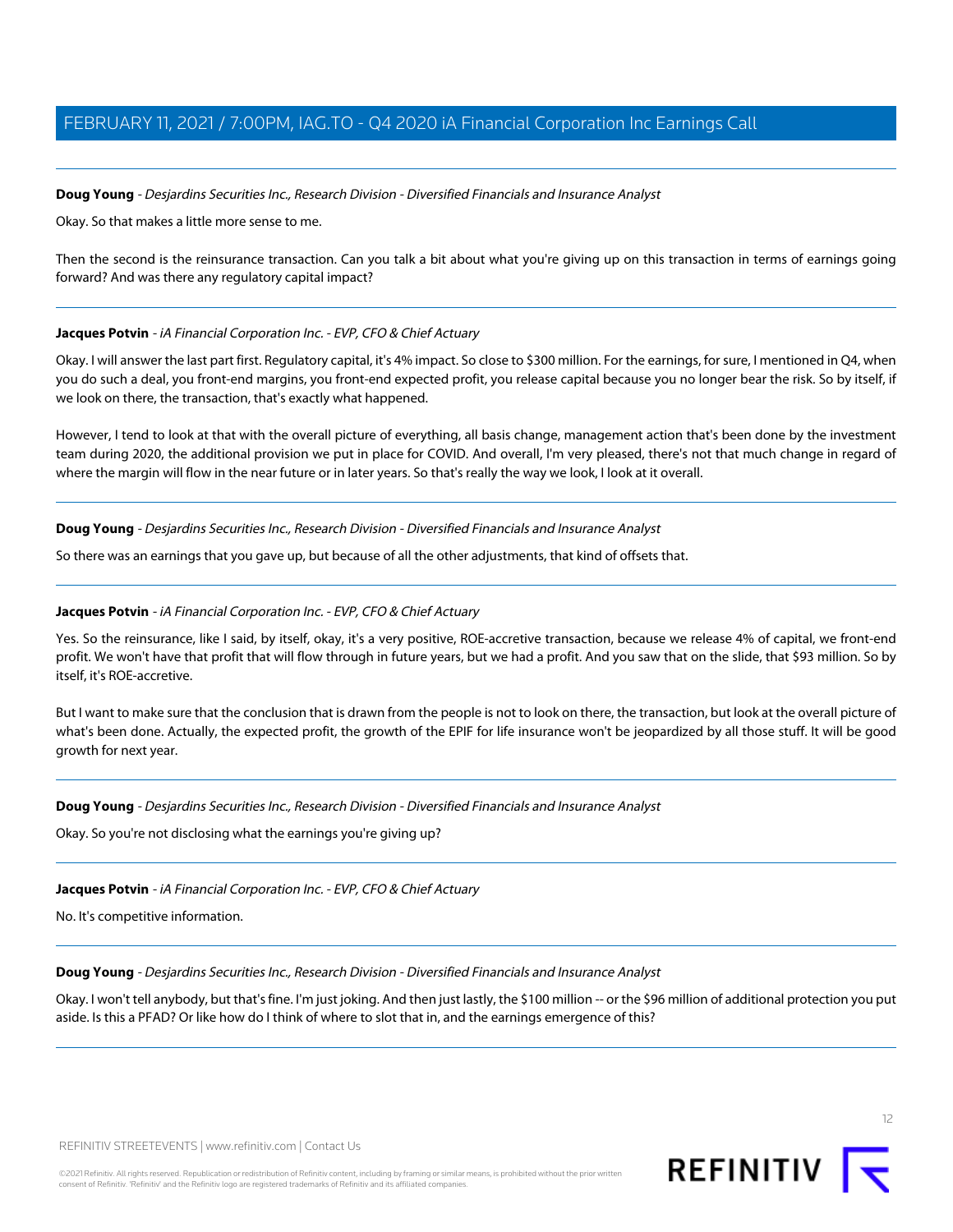# **Jacques Potvin** - iA Financial Corporation Inc. - EVP, CFO & Chief Actuary

The way I see them, okay, it's really expected additional losses that we expect for the next few years coming from COVID. They're a small part of margin, but it's mainly expected, additional costs we expect to have in the future coming from COVID.

## **Doug Young** - Desjardins Securities Inc., Research Division - Diversified Financials and Insurance Analyst

And there's no sense of how this gets released, it's really subjected to how, your annual review of it, then?

## **Jacques Potvin** - iA Financial Corporation Inc. - EVP, CFO & Chief Actuary

No. Actually, like I said earlier, I really intend there would be a slide every quarter. You will see those provisions evolve quarter-by-quarter. So you will see the use at each quarter. Let's say that mortality, if we go on slide, I believe, it's Slide 16, we put \$0.09 for Q1 of mortality. Let's say that we use only \$0.05, I intend to carry forward what is not used. So it means that in Q2, we will have \$0.11 to face mortality. If we have, let's say, \$0.15 of mortality in Q2. I would deplete completely that margin and there will be a \$0.04 loss. That's really the way it will work.

And if ever there is still a reserve at the end of the year, I will look at the situation about the world, the vaccines, what the situation and the time, and we'll decide if we keep that provision, if we have to add to it or if we have to remove it.

#### **Operator**

<span id="page-12-1"></span>Our next question comes from Mario Mendonca with TD Securities.

## **Mario Mendonca** - TD Securities Equity Research - MD & Research Analyst

If we could go to Page 45 of your presentation, where you referred to the strong growth in Individual Life sales in Canada. The 40% growth obviously stands out. And the skeptic in me says be careful when you see insurance sales of that magnitude in a mature industry like life insurance. So let me understand, of the \$71.7 million, how much of that is the new YRT and whole life product?

## **Denis Ricard** - iA Financial Corporation Inc. - President and CEO

<span id="page-12-0"></span>I think Mario, it's Denis here. We'll leave Renée to answer the question. But it's a fair question. And I've said that in the past myself, that if sales are too important sometimes, and I have seen companies being very, very aggressive and getting big sales. That is not our case here. And Renée will explain to you why is it that we were able to generate such a loss without jeopardizing our profit margin.

## **Renée Laflamme** - iA Financial Corporation Inc. - Executive VP of Individual Insurance, Savings & Retirement

Yes. Thanks, Denis. It's a great question. We've experienced great success. Of course, the 2 new products are part of that success. We have made some projection of our anticipation of how much of those new projects we would sell. But the biggest success is really the performance of our different networks. So our different distribution networks have performed differently during the year. And in the third -- in the fourth quarter, all distribution networks really carried through and made significant growth.

On top of this, I have to say that our EVO tool and all our digital tool have been a high competitive advantage. And once you get advisors starting to use a tool and being acquainted to it and liking it more and more, then there is a stickiness to the advisors using iA. And we do have a growth of number of advisors having first year, new commission this year. So really a combination of all things, not necessarily only the 2 new products.

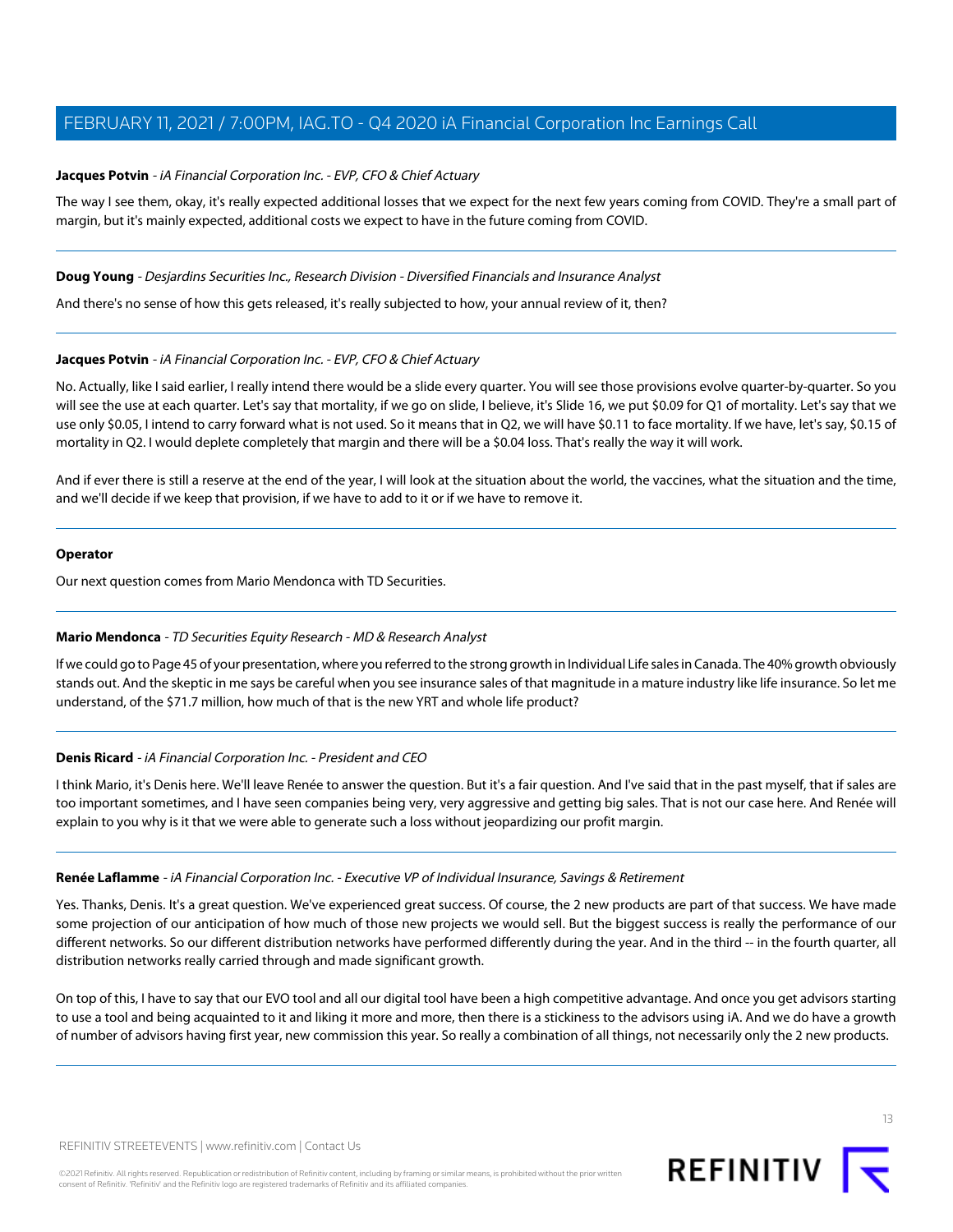#### **Denis Ricard** - iA Financial Corporation Inc. - President and CEO

So Mario, to conclude, we don't need to be #1 in price to generate such a growth.

#### **Mario Mendonca** - TD Securities Equity Research - MD & Research Analyst

Can you talk about how much of the \$71.7 million relates to the YRT and the whole life product? Sorry, the -- yes, the whole life product.

#### **Renée Laflamme** - iA Financial Corporation Inc. - Executive VP of Individual Insurance, Savings & Retirement

Yes. We don't necessarily give the details of the product mix in detail. But as you may imagine, it's been more popular than the longer-term guaranteed product.

#### **Mario Mendonca** - TD Securities Equity Research - MD & Research Analyst

Okay. And is there something different about your YRT or your participating product from what's already in the marketplace? Is there any distinctive features to it?

#### **Renée Laflamme** - iA Financial Corporation Inc. - Executive VP of Individual Insurance, Savings & Retirement

Well, those products are fairly complex, to say one thing. So each and every one of the advisors and MGAs and distribution network do their analysis, and they would favor or prefer different features. In our specific case, our product is really tailored to our target market, which is the mass and the mid-market and getting up in the mid-market. So I believe that in the market that we're looking for, looking at and that we're aiming at, we certainly have some competitive advantage.

## **Mario Mendonca** - TD Securities Equity Research - MD & Research Analyst

Okay. And maybe going back to Jacques for a moment. Going forward, when you have -- let's say you have excess mortality related to COVID or what have you, that experience loss, of course, will now be part of your core earnings, as you expressed to us. But that will then be offset by the release of the reserve. So on a net basis, negative mortality experience that you would connect with COVID then wouldn't have an effect on your core earnings. Is that correct?

## **Jacques Potvin** - iA Financial Corporation Inc. - EVP, CFO & Chief Actuary

That's correct, Mario. Yes, that's correct. But the thing is that we expect to have that extra mortality. So that's a starting point. But you're totally correct.

#### **Denis Ricard** - iA Financial Corporation Inc. - President and CEO

Yes. And I would add, Mario, in 2021, up to \$0.24. So I mean, it's like if the balance sheet can absorb up to \$0.24 COVID claims. If it's above that, there's an experience loss. If it's below that, then Jacques will need to decide what to do, what he does with the extra provision.

#### **Mario Mendonca** - TD Securities Equity Research - MD & Research Analyst

Now there was a reference in your presentation to having reserves for up to 5 years. Maybe I misunderstood that. What was that referenced to 5 years then, of protection against [excess]?

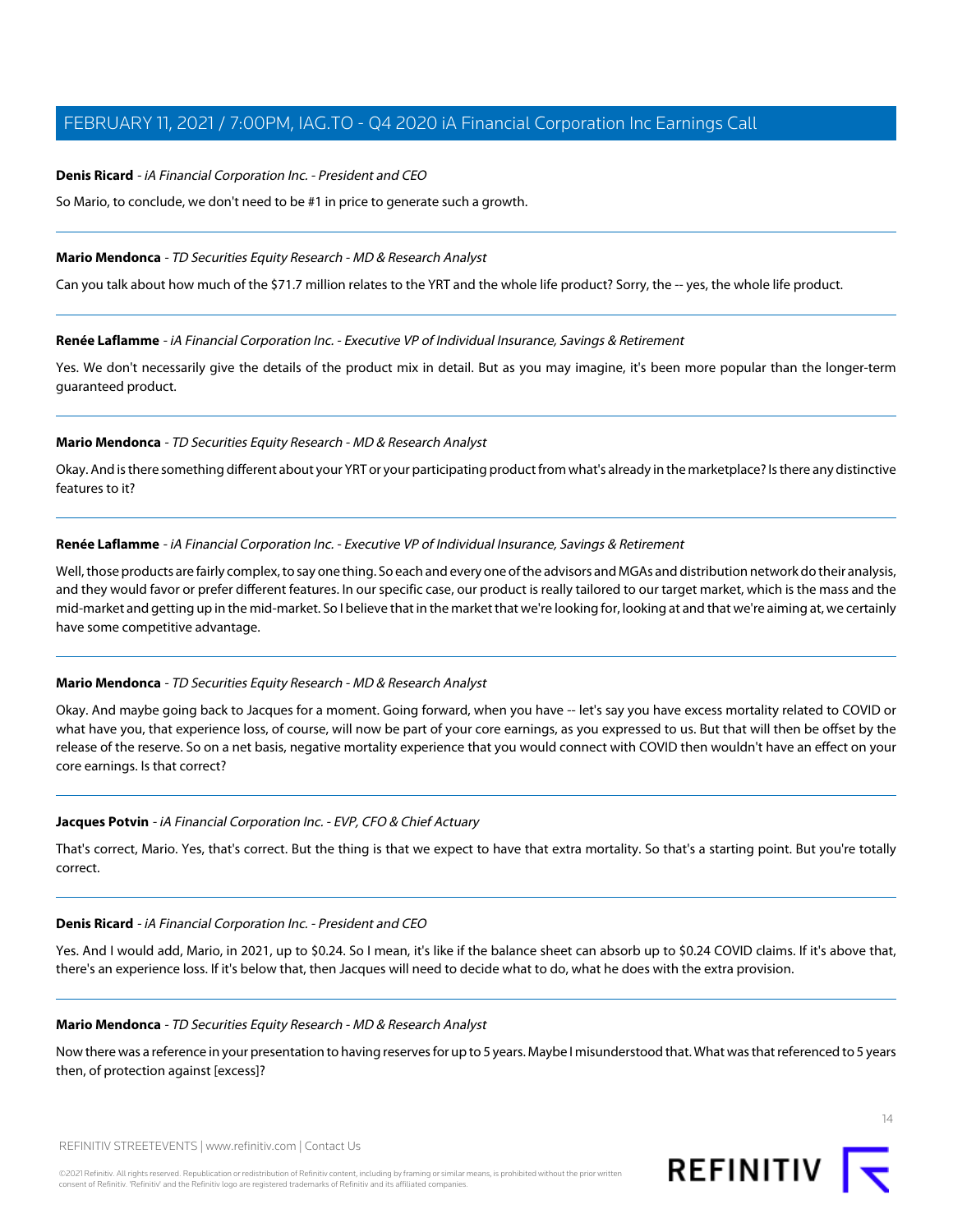## **Jacques Potvin** - iA Financial Corporation Inc. - EVP, CFO & Chief Actuary

Okay. If you look, and mortality is a good example. We're saying \$0.24 in 2021. So it's fraction. The bulk of the total reserve we put for COVID are for 2021. But we expect for mortality and lapse that there will be effect for as long as for 5 years. So there would be a declining reserve for other years as well.

#### **Operator**

<span id="page-14-0"></span>Our next question comes from Paul Holden with CIBC World Markets.

## **Paul Holden** - CIBC Capital Markets, Research Division - Executive Director of Institutional Equity Research

Just want to ask for some help on expected profit growth in the Individual Insurance business. And asking for 2 reasons. One is, obviously, it's a major contributor of earnings; but two, just given all the moving pieces we've already talked about on this call, the strong sales in 2020, the reinsurance agreement, the extra reserving you've added. To me, it's still -- it looks like 2021 should probably be an above-average year for expected profit growth, but maybe you can give us a little help there.

## **Jacques Potvin** - iA Financial Corporation Inc. - EVP, CFO & Chief Actuary

Okay. Jacques speaking. Paul, a really good question. Actually, I will expect it to be higher than 2020. If you recall, 2020 we had PPI, was a drag on the expected profit growth of Individual Insurance. We don't have that drag certainly for 2021, which is great. So it would be a good year. I don't have the number here, but it will be a good year. You will see that in Q1.

## **Paul Holden** - CIBC Capital Markets, Research Division - Executive Director of Institutional Equity Research

That's helpful. And then my second question relates to IAS. And I guess it is something from some of the challenges we've had modeling that business and more as a new contributor to earnings. One of the metrics that I'm tracking is U. S. light vehicle sales, which have been down year-over-year in recent months, but not down a lot and actually coming in better than consensus expectations.

So I guess 2 questions related to that. One is do you set your expected profit assumptions around forecast for U.S. light vehicle sales? And two, is that a good benchmark for us to track to get a sense of where that business may be trending?

## **Denis Ricard** - iA Financial Corporation Inc. - President and CEO

Yes. It's Denis here. Certainly, the car sales are an important indicator, new car sales. But you also need to look at used. I think I'm going to let Mike describe a bit his outlook of the car sales in North America.

## **Michael Stickney** - iA Financial Corporation Inc. - Executive VP & Chief Growth Officer

Yes. Thanks, Denis. So I guess, to your first question, do we use the sales, car sales data to sort of help with our planning? The answer is yes. But the reality is it's just one component. There's other things we're going to look at in terms of our plans, marketing plans and all that kind of stuff.

And you're right that the car sales in the U. S., they finished the year down 10% -- finished 2020 down 10% for the year, but they've been trending up the last 2 quarters. The fourth quarter actually was plus 1%. So that is good, let's say, a bit of a recovery, I guess. And I'm optimistic that sort of trend is going to continue in 2021 as the vaccines are rolling out in the U. S.

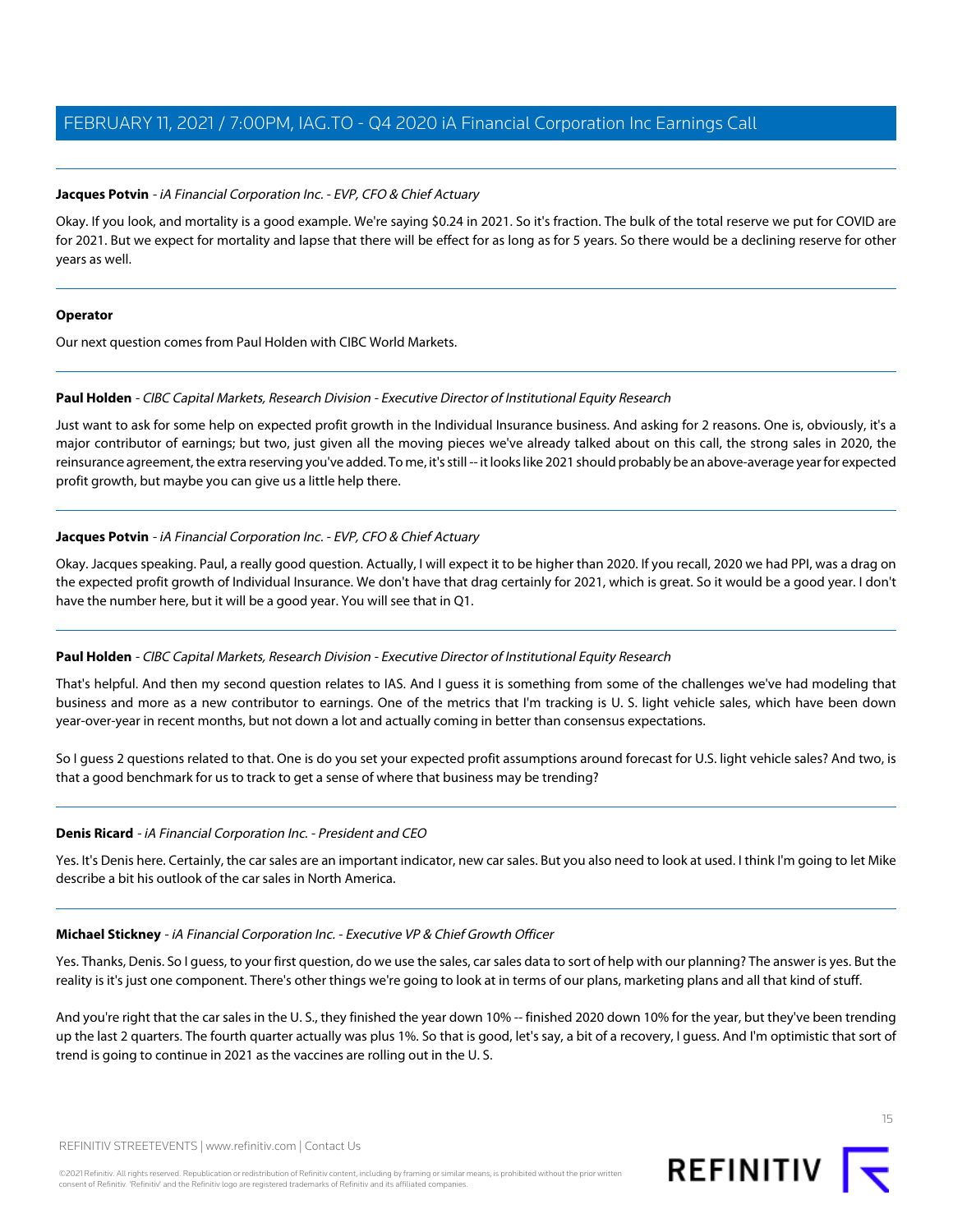# **Denis Ricard** - iA Financial Corporation Inc. - President and CEO

Maybe the one thing that I would add, and it's Denis here. I mean, car dealers are entrepreneur. And we've seen in the past that when sales go down, they obviously, the F&I's office is also a source of profit for them. So I mean, it's not, I mean, obviously, the car sales are an indicator, but also the fact that the penetration rate of the products is also a very important one. And car dealers are trying to protect their profit margin by increasing penetration rate during, let's say, a time when car sales are down. That's another factor that seems to mitigate any, let's say, negative impact on sales.

# **Michael Stickney** - iA Financial Corporation Inc. - Executive VP & Chief Growth Officer

Yes. That was a strong trend we saw in the 2007 to 2020 -- 2010 rather, recession. That the penetration rates went up during that period just for the reason Denis described. The dealers had to make a living.

## **Operator**

<span id="page-15-0"></span>(Operator Instructions) We have a question from Scott Chan with Canaccord Genuity.

**Scott Chan** - Canaccord Genuity Corp., Research Division - Director of Research of Financials & Financial Services Analyst

Maybe just going back to wealth management and just the solid net sales that we saw in seg funds and mutual funds. Like how much did that relate to kind of the industry, the improvement in the industry flows that we've been seeing? And how much of that, particularly with seg funds related to kind of the COVID environment?

# **Denis Ricard** - iA Financial Corporation Inc. - President and CEO

Yes. I think I'm going to ask Renée to go first and then Sean second.

# **Renée Laflamme** - iA Financial Corporation Inc. - Executive VP of Individual Insurance, Savings & Retirement

Yes. Thank you, Denis. As it relates to the seg funds, it's difficult to say what comes from pandemic, what comes from the market. We've been #1 in net sales for so many years, and we've gone from #3 to #2 now in terms of gross sales. Obviously, there's a lot more money, a lot more savings that individuals have, and they invest that money.

As I said with the life insurance or Individual Insurance as well and the contribution of our distribution networks, it's the same distribution network. So they all have performed very well during the year, and this last quarter was also very significant.

So difficult to answer specifically your question. There's a bit of a trend in the market. There's a bit of the effect of the pandemic. But there's also a lot that has to do with our distribution network. Our own success in the past that is fueling this success this year. As well as the digital tools for our advisors for seg funds business.

**Scott Chan** - Canaccord Genuity Corp., Research Division - Director of Research of Financials & Financial Services Analyst

Can you just elaborate on the digital tools comment?

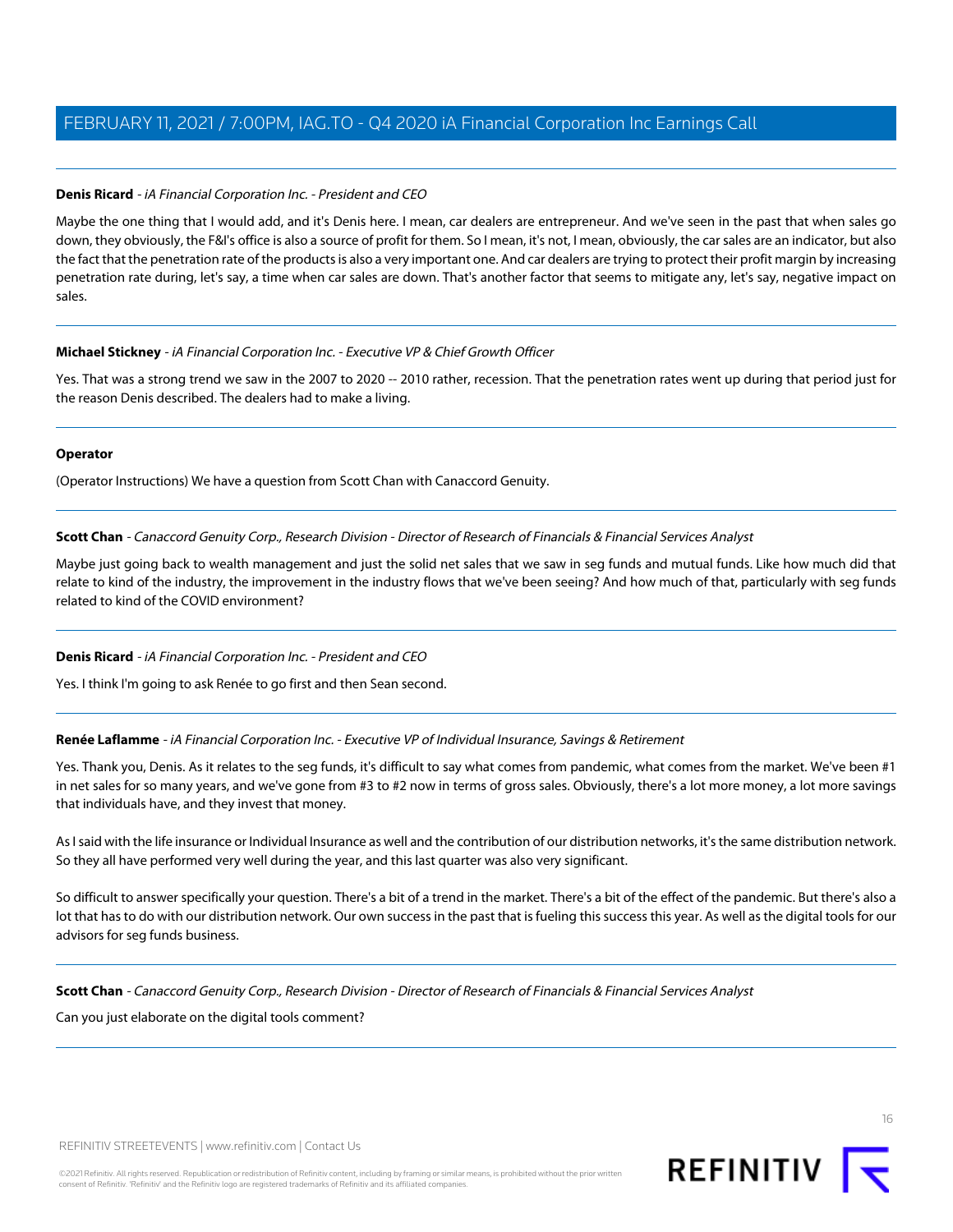#### **Renée Laflamme** - iA Financial Corporation Inc. - Executive VP of Individual Insurance, Savings & Retirement

Yes. Actually, if an advisor can open a new contract and do subsequent contribution to the account. And that can all be done fully online, fully digitized. If it's a new contract, in less than 9 minutes; and if it's a subsequent deposit, almost instantaneously. So that really sets us apart in terms of the experience for the advisors. All of that linked with Fundserv, which is the industry system to flow to the MGA.

Does that answer your question? Yes.

**Scott Chan** - Canaccord Genuity Corp., Research Division - Director of Research of Financials & Financial Services Analyst

<span id="page-16-0"></span>It does. Yes.

## **Sean O'Brien** - iA Financial Corporation Inc. - EVP of Wealth Management

Yes. And this is Sean, just to touch on the Clarington side. I mean, we saw a gradual return in sales sort of pre-pandemic, when there was the beginning of a trend. The pandemic sort of quarter obviously threw some disruption into it. But in Q4, the markets are obviously strong. So it's like Renée said, it's hard to differentiate specifically what the difference was. But we're definitely feeling the work we're putting in, the affiliates and also kind of refreshing our shelf on funds is, definitely, that work is starting to pay off. So we got a good outlook on it.

#### **Operator**

Mr. Ricard, there are no further questions at this time, please continue with your presentation or closing remarks.

## **Denis Ricard** - iA Financial Corporation Inc. - President and CEO

Thanks a lot. At some point during the call, I was a bit desperate that we had questions about sales, because they were so good, that I expected to get some. And we had some questions on the sales side. Amazing sales during the quarter, and the momentum is great for 2021.

I think one takeaway of our results this quarter is the many layers of protections that we were having on our balance sheet to withstand any unfavorable situation in 2021. The URR, we've adjusted the URR down in advance of the CIA 2021 requirements. As was mentioned in the call, we've basically proactively provisioned for an extra pandemic uncertainty with some conservatism in that.

Our capital ratio is very, very strong. So we are in a very good situation to withstand any unfavorable situation, and then we're ready to grow. So that would be my ending remarks. Thanks a lot.

## **Operator**

That does conclude the conference call for today. We thank you for your participation and ask that you please disconnect your line. Have a great day, everyone.